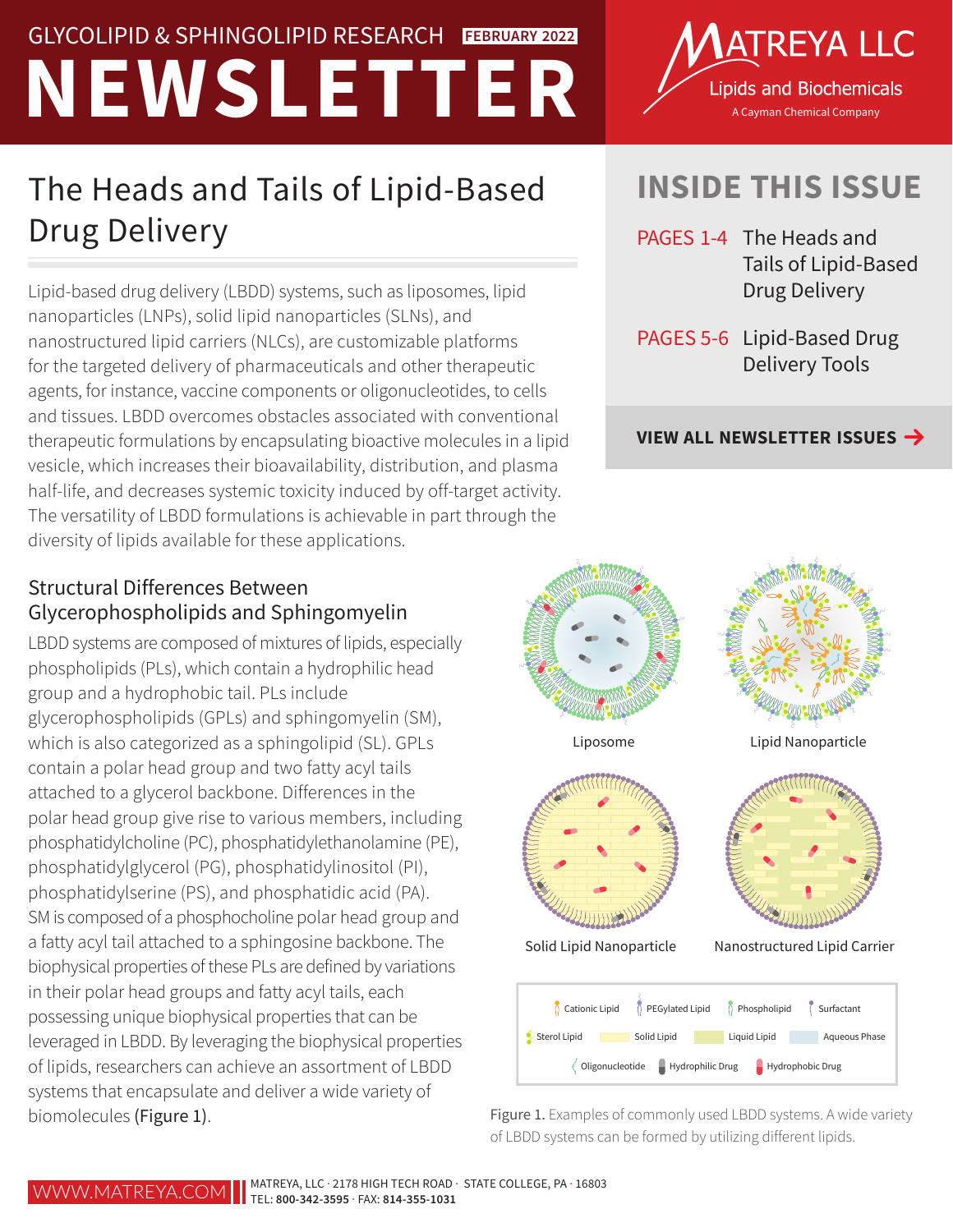### Biophysical Properties of PLs in LBDD Systems

The structural and functional properties of an LBDD system depend on the physiochemical characteristics of its constituent lipids. PLs with various head group properties can be harnessed to mediate effective delivery of encapsulated cargo to cells. The hydrophilic head of PLs determines the surface charge of the particle, which can be neutral, negative, or positive (Figure 2).<sup>1</sup> PC, PE, and SM are zwitterionic at pH 7 and have a neutral overall charge. Neutral PLs have an important role in membrane fusion of the LBDD particle, and they can also be used to distribute or modify its net surface charge. Anionic PLs, including PG, PI, PS, and PA, are typically used for the delivery of small molecules and are incorporated into neutral LBDD systems to prevent aggregation during storage. Cationic lipids, such as the ionizable cationic lipids SM-102 and ALC-0315 at low pH, are superior for the encapsulation and delivery of anionic nucleic acids and have been used to formulate LNPs in mRNA-based COVID-19 vaccines.2

The fatty acyl tails of PLs modulate membrane fluidity and permeability. PLs with short, unsaturated fatty acyl tails increase the fluidity of the membrane.<sup>3</sup> Double bonds, especially *cis*-double bonds, form a 'kink' in the fatty acyl tail, increasing the volume that the lipid occupies

#### **Surface Charge**



dependent on membrane composition. The surface charge is influenced by the PL polar head group, and the fluidity of the membrane is altered by the saturation of the PL fatty acyl tails. Unsaturated PLs introduce packing defects in the lipid membrane, which increases its permeability.

and introducing lipid-packing defects, which increases the permeability of lipid membranes. To minimize this effect, cholesterol is frequently included in LBDD particles to fill packing defects and provide structural integrity.

#### Phase Assembly of PLs

The variation in LBDD systems arises from the amphiphilic nature of PLs and their propensity to self-assemble into various phases in aqueous solutions. Phase assemblies are dynamic and can be leveraged to control encapsulation, membrane fusion, and cargo release. The formation of lamellar or nonlamellar phase structures is influenced by PL geometry, which is altered by the degree of saturation of the fatty acyl tails.<sup>3,4</sup> Fatty acyl tails with *cis*-double bonds occupy more space than fatty acyl tails that are saturated or contain *trans*-double bonds. PLs with similarly sized polar head groups and fatty acyl tails, such as PC, PG, PI, PS, and SM, have a cylindrical shape at neutral pH (Figure 3). These PLs tend to assemble into the lamellar phase, have neutral curvature, and are useful for the preparation of uni- or multi-lamellar liposomes. Cone-shaped PLs, such as PA and PE, have a small polar head group and bulky fatty acyl tails under physiological conditions and negative curvature. These lipids prefer to organize into inverted phases, such as reverse micelles, which can be used to encapsulate hydrophilic molecules, such as nucleic acids in LNPs, or the hexagonal II (H<sub>u</sub>) phase, which has a highly ordered internal structure that can deliver large payloads.<sup>3-5</sup> Lipids with a large polar head group and only one fatty acyl tail, such as lysophospholipids, have an inverted cone shape and form spherical micelles with positive curvature. Micelles can be used to encapsulate poorly soluble, hydrophobic molecules. Within a given species of PL, the shape of the PL can be altered by the degree of unsaturation of the fatty acyl tails. By using mixtures of PLs, researchers can achieve an assortment of assemblies that can be used to encapsulate and deliver a wide variety of biomolecules.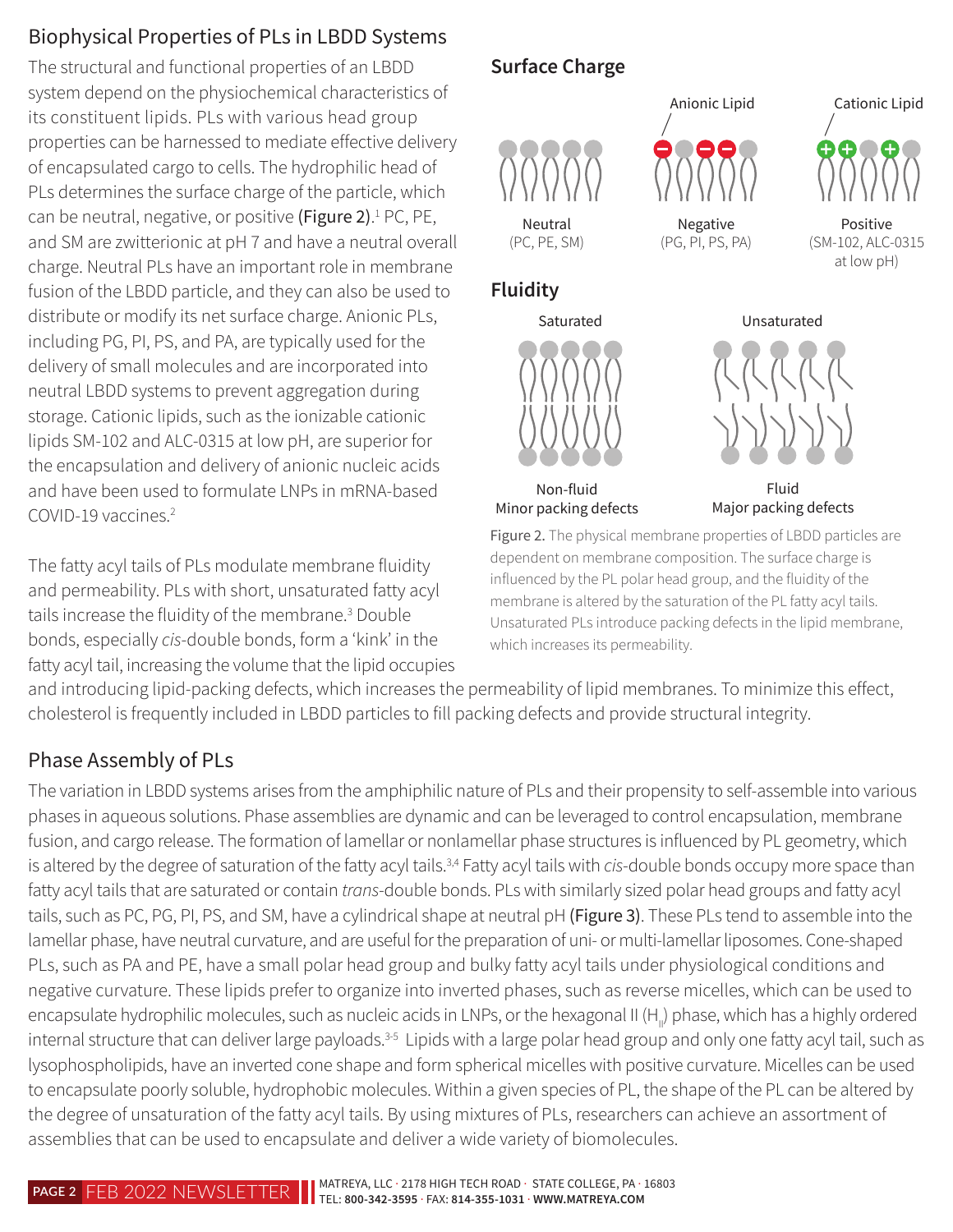The phase transition of PLs can be leveraged to control cargo delivery. All PLs have a characteristic phase transition temperature (T<sub>m</sub>), which is the temperature required to induce a change in the lipid physical state.<sup>4</sup> The fluidity of the lipid bilayer is increased at temperatures above the  $T_m$ , which promotes the release of the encapsulated cargo. The T<sub>m</sub> of a PL is influenced by the length and saturation of its fatty acyl tails. Generally, PLs with shorter, unsaturated fatty acyl tails have lower T<sub>m</sub> than PLs with longer, saturated fatty acyl tails. The fluidity of the lipid bilayer is increased at temperatures above the T<sub>m</sub>, which promotes cargo encapsulation during preparation and release of the encapsulated cargo. Examples of LBDD systems that exemplify this property are SLNs and NLCs.<sup>6</sup> Both SLNs and NLCs are composed of lipids and are stabilized by emulsifiers or surfactants. However, SLNs are composed of solid lipids, whereas NLCs contain a mixture of solid and liquid lipids. SLNs and NLCs promote both cargo retention during storage and extended cargo release *in vivo*.



Figure 3. Schematic representation of molecular shapes and phase assemblies of component PLs in LBDD particles. The molecular shape of a PL is determined by its geometry, which influences membrane curvature and phase assembly.

## **HIGH-PURITY LBDD SYSTEM COMPONENTS**

The use of high-quality lipids is critical for the success of an LBDD system. Matreya has decades of experience in lipid synthesis and offers lipid components as research tools that can be used to form LBDD particles. We also offer custom lipid synthesis services to assist in the formulation and formulation and characterization of your LBDD system.

#### **NATURAL PHOSPHOLIPIDS | SEMI-SYNTHETIC PHOSPHOLIPIDS | GANGLIOSIDES | CUSTOM SYNTHESIS**

*Read on to page 5 and 6 to learn more about these products*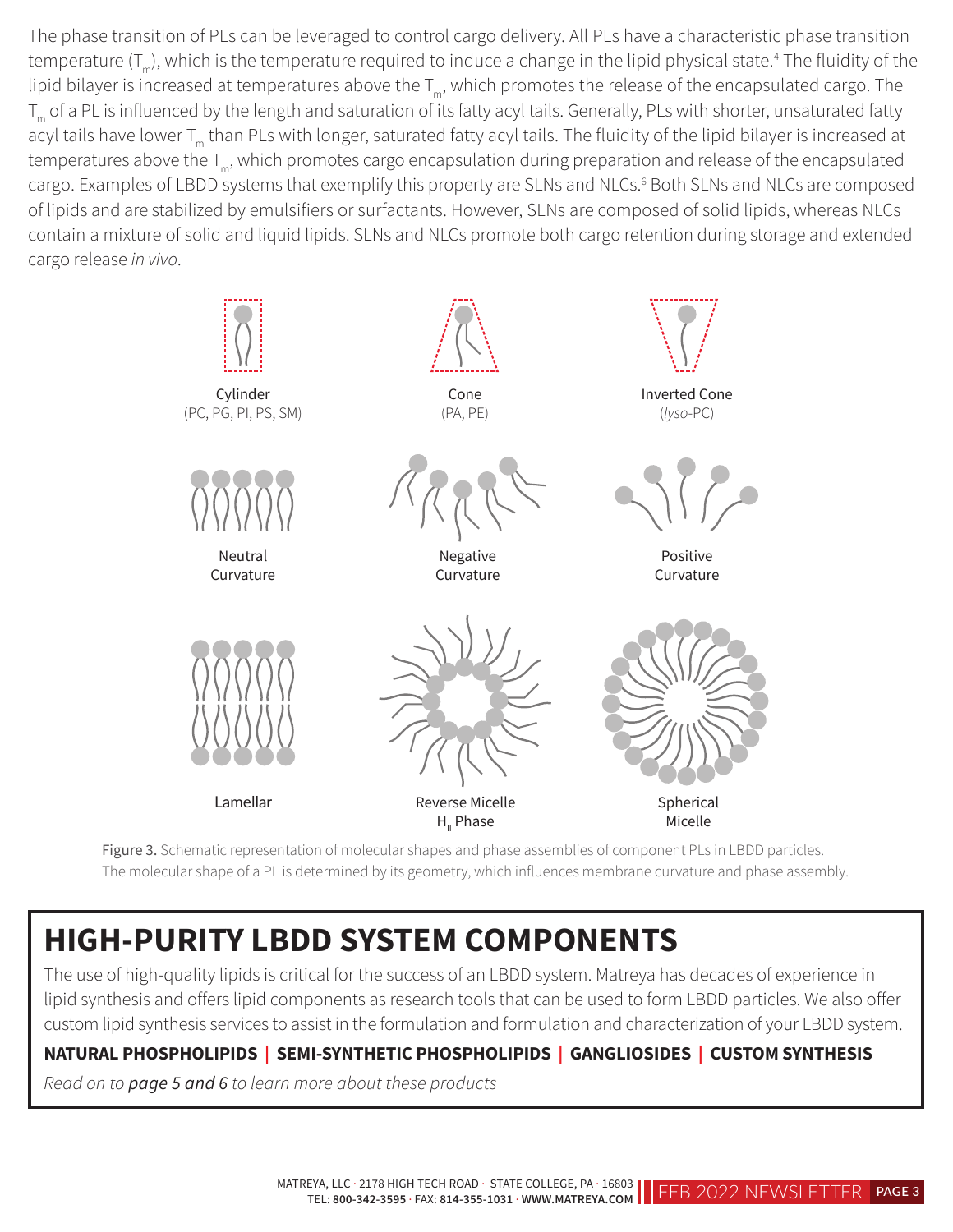#### Applications of SL-Based LBDD

The composition of LBDD particles influences their stability and efficacy. SM has desirable physiochemical properties that improve membrane stability in LBDD formulations. Unlike GPLs, SM is capable of forming intra- and intermolecular hydrogen bonds within the lipid membrane, which stabilizes it. The fatty acyl tail in SM is amide-linked, whereas the fatty acyl tails in GPLs are typically esterified, which makes them more vulnerable to hydrolysis or enzymatic degradation *in vivo*. 4 SM also reduces the rapid uptake of LBDD particles by the mononuclear phagocyte system (MPS), a major obstacle in the delivery of LBDD particles to targeted sites.



interspersed with cholesterol  $(\xi)$ 

Figure 4. Depiction of a liposome formulated with SM. SM increases the stability of LBDD particles by reducing membrane permeability.

Generally, SM contains longer, more saturated fatty acyl tails than GPLs, which tends to increase its  $T_m$  and reduce the permeability of SM-containing LBDD particles. SMs have T<sub>ring</sub> ranging from 30-45°C, which is higher than natural GPLs containing a PC head group. The longer, saturated fatty acyl tails of SM increase the rigidity of lipid membranes, reducing cargo leakage and improving stability, an effect that can be enhanced by cholesterol, which preferentially associates with SM over GPLs **(Figure 4)**.<sup>7</sup> An example of a clinically successful SM-containing LBDD particle is Marqibo®, an FDA-approved form of vincristine, a chemotherapeutic agent, that is encapsulated in SM/cholesterol nanoliposomes.<sup>4</sup> Other SLs have been included in LBDD systems as therapeutic agents or target-specific ligands. Ceramide is a fatty acid amide of sphingosine. It is a pro-apoptotic molecule, however, in its free form, ceramide has poor solubility and cell permeability.<sup>8</sup> Encapsulating ceramide in nanoliposomes circumvents these issues, inducing cytotoxicity in cancer cells *in vitro* and inhibiting tumor growth *in vivo*. Furthermore, ceramide and conventional therapeutic agents act synergistically when formulated in nanoliposomes. Gangliosides are glycosphingolipids that consist of a ceramide moiety, an oligosaccharide residue, and one or more sialic acids. The presence of sialic acid residues on gangliosides facilitates their use as target-specific ligands in LBDD systems. Gangliosides are natural ligands for CD169, also known as Siglec-1 or sialoadhesion, a cell adhesion molecule expressed by antigen-presenting cells (APCs). GM<sub>1</sub>, GM<sub>3</sub>, GD<sub>3</sub>, GT<sub>1b</sub>, and GD<sub>1a</sub> are all known to bind to CD169 with varying affinities.<sup>9</sup> Nanovaccines containing liposomes encapsulating tumor-associated antigens and adjuvant have used GM<sub>3</sub> to target the liposomes to CD169<sup>+</sup> APCs, inducing activation of tumor-specific CD8<sup>+</sup> T cells. Gangliosides have also been identified as tumor-associated antigens. Anti-GM<sub>3</sub> antibodies have been used to home doxorubicin-containing liposomes to GM<sub>3</sub>-expressing tumor cells.<sup>10</sup> The identification of novel target-specific antigens will advance the utilization of SLs and PLs in LBDD systems.

#### Final Notes

The formulation of an LBDD system requires a holistic approach that encompasses both the characteristics of the encapsulated cargo and its lipid constituents. Matreya has a wide selection of natural and synthetic PLs that can be used to formulate LBDD particles.

[VIEW ARTICLE REFERENCES ON PAGE 6](#page-5-0)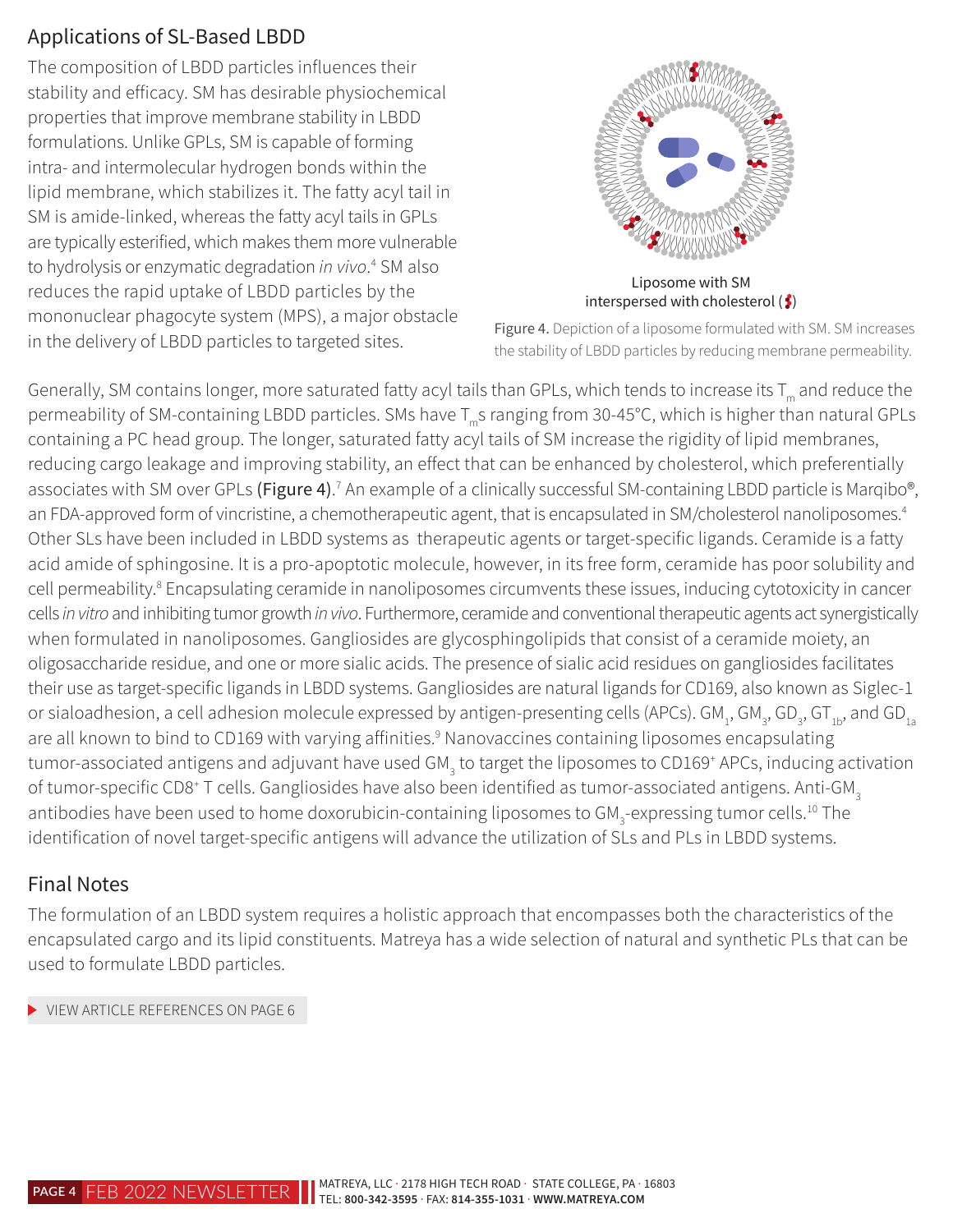#### Natural Phospholipids

Matreya offers highly purified natural PLs available from a variety of sources. These PLs contain a heterogenous mixture of fatty acids attached to the glycerol, which is dependent on several factors, including species, diet, and environmental conditions. Normal variations in the fatty acids include chain length, saturation, and hydroxylation. A breakdown of the typical fatty acid composition of PLs obtained from natural sources by Matreya is available on the [Technical Information page](https://www.matreya.com/Technical-Information-Pages.aspx) of the Matreya website.

| Catalog No(s).   | <b>Product Name</b>      | Source(s)                       | Formula Weight | Purity    | Synonyms                          |
|------------------|--------------------------|---------------------------------|----------------|-----------|-----------------------------------|
| 1070; 1044       | Lecithin                 | Bovine; egg                     | 787            | $98 + \%$ | Phosphatidylcholine; PC           |
| 1046             | lyso-Lecithin            | Egg                             | 496            | $98 + \%$ | lyso-Phosphatidylcholine; lyso-PC |
| 1047             | Phosphatidylserine       | Bovine                          | 788            | $98 + \%$ | PS                                |
| 1069; 1045; 1301 | Phosphatidylethanolamine | Bovine; egg; plant              | 744; 744; 740  | $98 + \%$ | PE                                |
| 1048; 1336       | Phosphatidylinositol     | Wheat germ; soy                 | 858            | $98 + \%$ | P                                 |
| 1053             | Phosphatidic acid        | Egg                             | 718            | $98 + \%$ | PA                                |
| 1329; 1328; 1332 | Sphingomyelin            | Bovine buttermilk; porcine; egg | 801; 815; 703  | $98 + \%$ | SM; Ceramide-1-phosphorylcholine  |

View Matreya's full selection of Natural Phospholipids at [www.matreya.com](https://www.matreya.com/Departments/Product-Categories/Phospholipids/Natural-Phospholipids.aspx)

#### Semi-Synthetic Phospholipids

Semi-synthetic PLs contain well-defined fatty acids attached to the glycerol, eliminating the variability of natural PLs. They are useful in the preparation of various LBDD systems. Matreya offers an extensive list of semi-synthetic PLs, including several species of PC, the most commonly used lipid in LBDD formulations, as well as SM.

| Catalog No. | <b>Product Name</b>                                        | Formula Weight | Purity    | Synonym         |
|-------------|------------------------------------------------------------|----------------|-----------|-----------------|
| 1425        | 1,2-Dimyristoyl-sn-glycero-3-phosphorylcholine             | 678            | $98 + \%$ | <b>DMPC</b>     |
| 1426        | 1,2-Dipalmitoyl-sn-glycero-3-phosphorylcholine             | 734            | $98 + \%$ | <b>DPPC</b>     |
| 1400        | 1,2-Diheptadecanoyl-sn-glycero-3-phosphorylcholine         | 762            | $98 + \%$ | <b>DHDPC</b>    |
| 1427        | 1,2-Distearoyl-sn-glycero-3-phosphorylcholine              | 790            | $98 + \%$ | <b>DSPC</b>     |
| 1437        | 1-Palmitoyl-2-oleoyl-sn-glycero-3-phosphorylcholine        | 760            | $98 + \%$ | <b>POPC</b>     |
| 1445        | 1-Palmitoyl-sn-glycero-3-phosphorylcholine                 | 496            | $98 + \%$ | lyso-PPC        |
| 1442        | 1,2-Dilauroyl-sn-glycero-3-phosphorylcholine               | 622            | $98 + \%$ | <b>DLPC</b>     |
| 1907        | N-Acetyl-sphingosylphosphorylcholine                       | 506            | $98 + \%$ | $N-C2:0-SM$     |
| 1890        | N-Heptadecanoyl-sphingosylphosphorylcholine                | 717            | $98 + \%$ | N-C17:0-SM      |
| 1911        | N-Octadecanoyl-sphingosylphosphorylcholine                 | 731            | $98 + \%$ | N-C18:0-SM      |
| 1917        | N-Eicosanoyl-D-erythro-sphingosylphosphorylcholine         | 759            | $98 + \%$ | N-C20:0-SM      |
| 1918        | N-Docosanoyl-D-erythro-sphingosylphosphorylcholine         | 787            | $98 + \%$ | N-C22:0-SM      |
| 2137        | N-Hexacosanoyl-D-erythro-sphingosylphosphorylcholine       | 843            | $98 + \%$ | N-C26:0-SM      |
| 2139        | N-(17Z-Hexacosenoyl)-D-erythro-sphingosylphosphorylcholine | 841            | $98 + \%$ | N-C26:1(17Z)-SM |
| 1327        | N-Acyl-D-erythro-sphingosylphosphorylcholine               | 759            | $98 + \%$ | Ceramide PE     |

View Matreya's full selection of Synthetic Phospholipids at [www.matreya.com](https://www.matreya.com/Departments/Product-Categories/Phospholipids/Synthetic-Phospholipids.aspx)